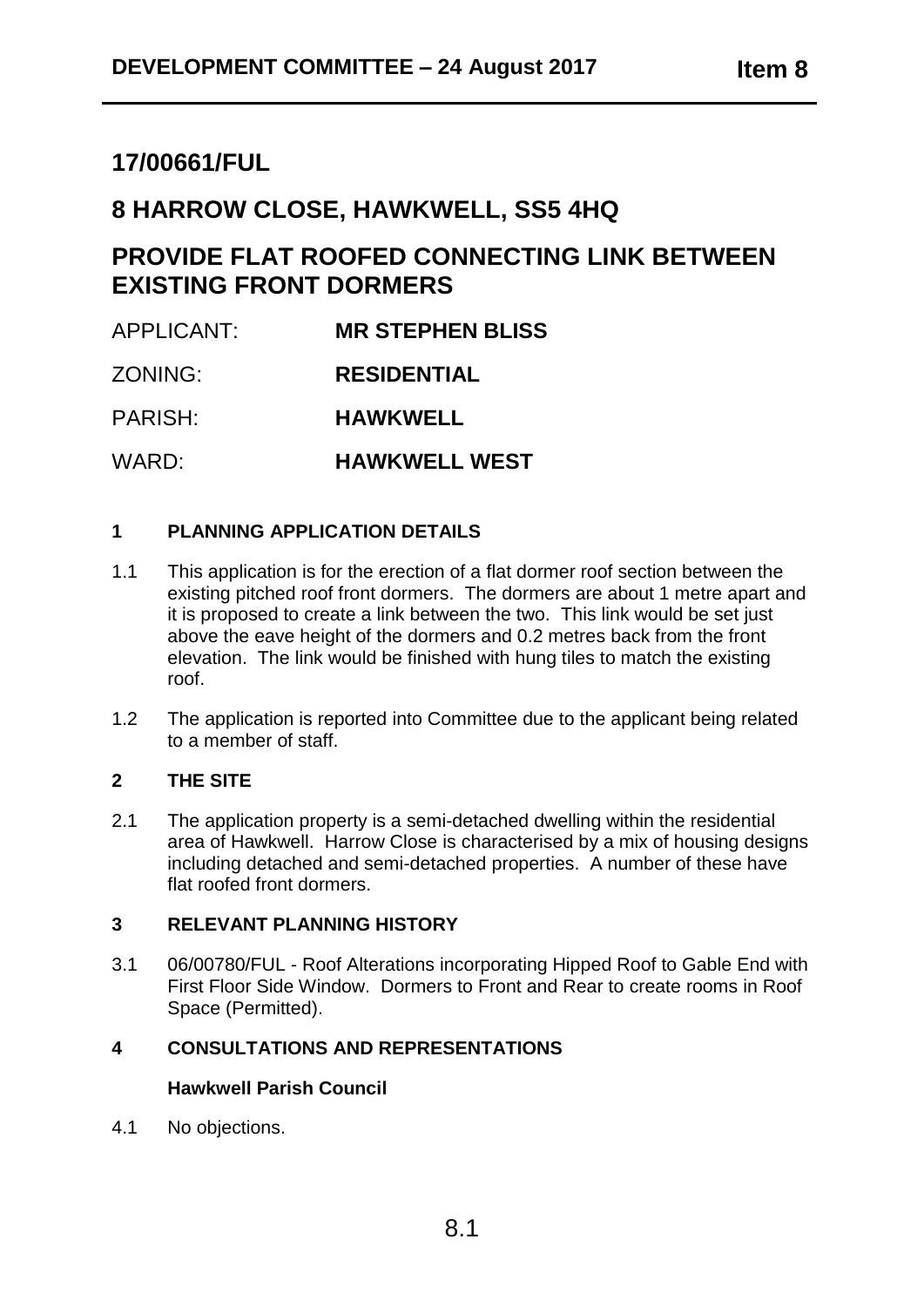# **5 MATERIAL PLANNING CONSIDERATIONS**

#### **Impact on neighbours**

- 5.1 The proposed development would have no material impact on any neighbours as it is to the front of the property and no additional windows would be formed.
- 5.2 The Supplementary Planning Document 2 on Housing Design (SPD) seeks to secure pitched roofs on front dormers to maintain a satisfactory appearance to dwellings so as not to materially impact on the visual amenities of an area. However, in some areas flat roofed dormers form part of the character of the area either as part of the original design or where extensions may exceptionally have been permitted. In such cases, additional flat-roofed dormers may not adversely affect the character and appearance of an area.
- 5.3 In this case there are already a number of flat roofed front dormers in Harrow Close and rear dormers nearby in Harrow Gardens, which are visible from the street. Therefore, in view of this, it is considered that the proposed linking of existing dormers would not have a material impact on the visual amenities or character of the area. Whilst the proposed flat roofed element would not accord with the SPD, the impression of there being pitched roofed dormers would however remain.

# **6 CONCLUSION**

6.1 The proposed linking of two existing pitched roofed dormers with a flat roofed section is judged to be acceptable within the context of the existing street scene and it would not be materially harmful to the visual amenities of the area.

# **7 RECOMMENDATION**

7.1 It is proposed that the Committee **RESOLVES**

To approve planning permission subject to the following conditions:

(1) The development hereby permitted shall begin before the expiration of three years from the date of this permission.

REASON: Required to be imposed pursuant to Section 91 of the Town and Country Planning Act 1990 as amended by Section 51 of the Planning and Compulsory Purchase Act 2004.

(2) The development hereby permitted shall not be carried out other than in accordance with the approved plans listed below:

Drawing Nos. Sheet 2 of 2 proposed elevations and sections.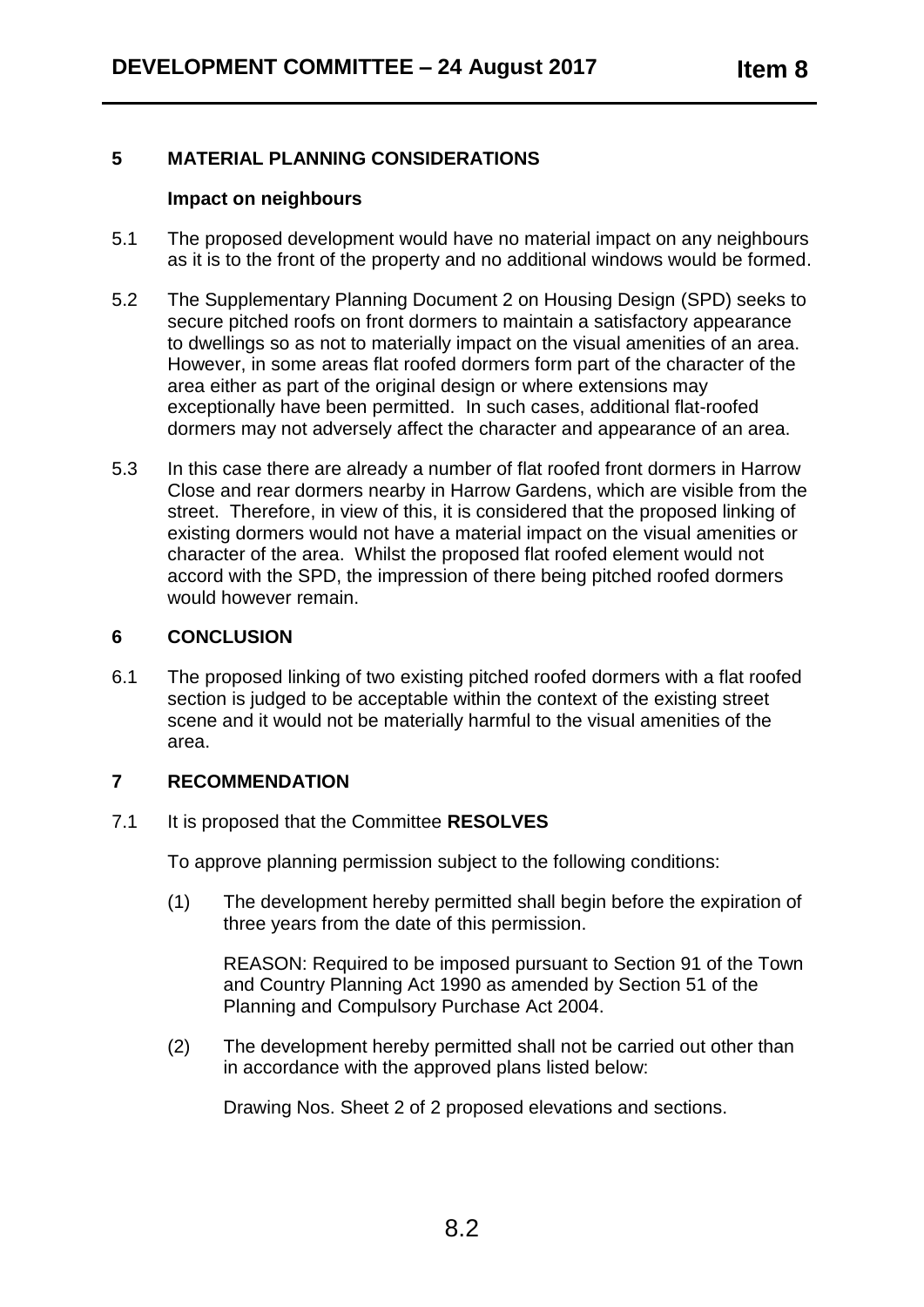REASON: For the avoidance of doubt and to ensure that the development is completed in accordance with the details considered as part of the planning application.

(3) The development hereby permitted shall be constructed with the external facing (including windows and doors) and roofing materials as detailed on the approved application drawings and in Section 11 of the planning application form.

REASON: To enable the Local Planning Authority to retain adequate control over the appearance of the building in the interests of amenity and the character and appearance of the area.

#### **Reason for Decision and Statement**

The Local Planning Authority has acted positively and proactively in determining this application by assessing the proposal against the adopted Development Plan and all material considerations. This includes planning policies and any representations that may have been received and subsequently determining to grant planning permission in accordance with the presumption in favour of sustainable development, as set out within the National Planning Policy Framework. The proposal is considered not to cause significant demonstrable harm to any development plan interests, other material considerations, to the character and appearance of the area, to the street scene or residential amenity such as to justify refusing the application; nor to surrounding occupiers in neighbouring streets.

Matthew Thomas

Assistant Director, Planning & Regeneration Services

#### **Relevant Development Plan Policies and Proposals**

Rochford District Council Local Development Framework Allocations Plan Adopted February 2014

Rochford District Council Local Development Framework Core Strategy Adopted Version (December 2011) – Policy CP1

Local Development Framework – Development Management Plan (adopted  $16<sup>th</sup>$ December 2014) – Policy DM1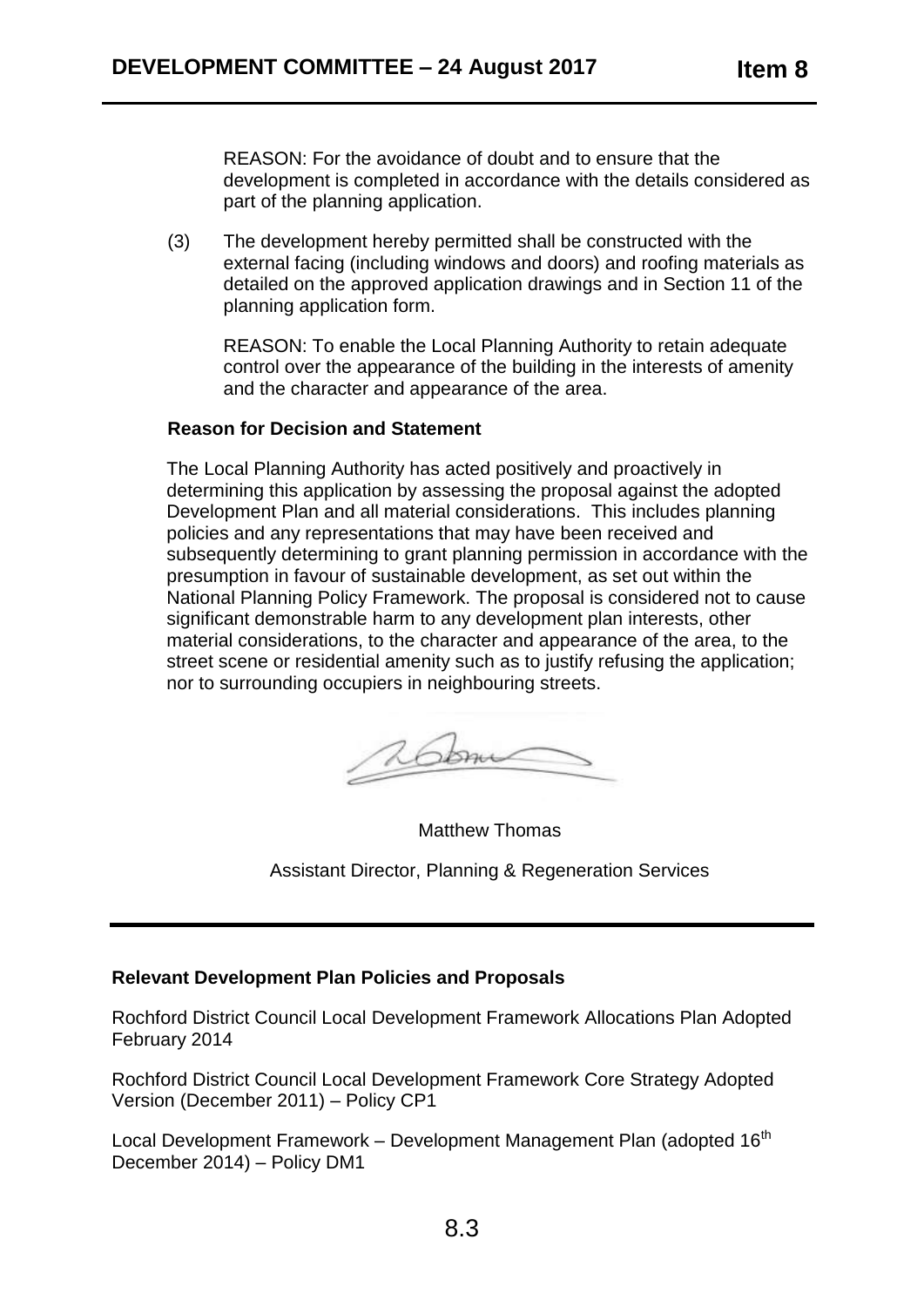Rochford District Council Local Development Framework Supplementary Planning Document 2 Housing Design (January 2007)

For further information please contact Peter Fletcher (Senior Planner) on:-

Phone: 01702 318038 Email: [peter.fletcher@rochford.gov.uk](mailto:peter.fletcher@rochford.gov.uk)

If you would like this report in large print, Braille or another language please contact 01702 318111.